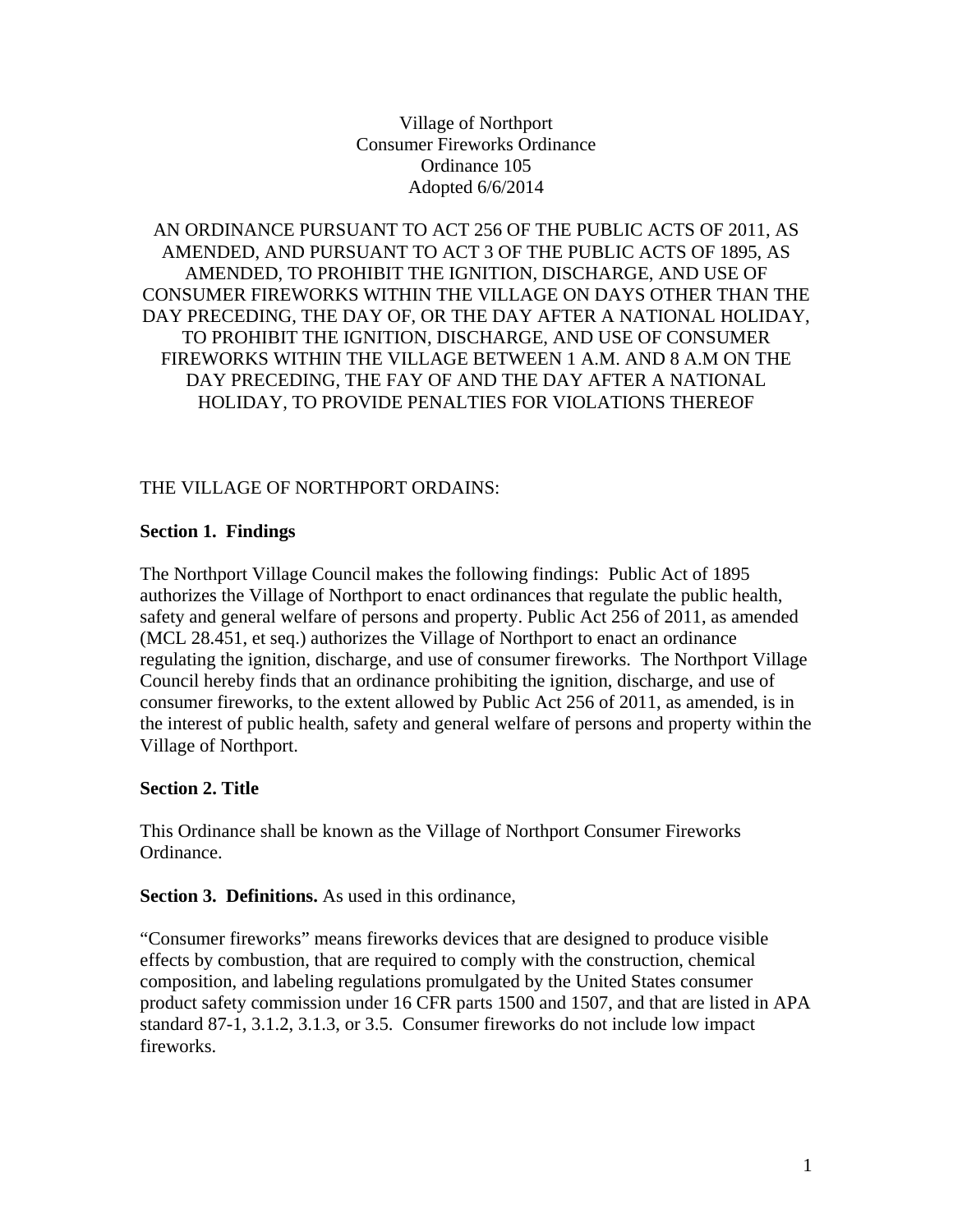"Low-impact fireworks" means ground and handheld sparkling devices as that phrase id defined under APA standard 87.1, 3.1, 3.1.1 to 3.2.2.8, and 3.5.

"National holiday" means those days specified as a national holiday in 5 USC 6103, being: New Year's Day (January 1); Martin Luther King, Jr. Day (third Monday in January); Washington's Birthday (third Monday in February); Memorial Day (last Monday in May); Independence Day (July4); Labor Day (first Monday in September); Columbus Day (second Monday in October); Veterans Day (November 11); Thanksgiving Day (fourth Thursday in November); and Christmas Day (December 25).

"Person" means an individual, agent, association, charitable organization, company, limited liability company, corporation, labor organization, legal representative, partnership, unincorporated organization, or any other legal or commercial entity.

# **Section 4. Ignition, Discharge, and Use of Consumer Fireworks.**

(a). No person shall ignite, discharge, or use consumer fireworks within the Village of Northport on any day that is not the day preceding, the day of, or the day after a national holiday.

(b). No person shall ignite, discharge, or use consumer fireworks within the Village of Northport between the hours of 1 a.m. and 8 a.m. on the day preceding, the day of, and the day after a national holiday.

\* (c) No person shall ignite, or discharge an airborne object containing a flame (such as a Chinese lantern).

## **Section 5. Penalty/Civil Infraction**

Any person who violates any provision of this Ordinance shall be responsible for municipal civil infraction as defined in Public Act 12 of 1994, amending Public Act 236 of 1961, being Sections 600.101-600.9939 of Michigan Compiled Laws, and shall be subject to a fine of not more than Five Hundred and 00/100 (\$500.00) Dollars. Each day this Ordinance is violated shall be considered as a separate violation.

## **Section 6. Enforcement**

The Leelanau County Sheriff's Department are hereby designated as the authorized officials to issue municipal civil infraction citations directing alleged violators of this Ordinance to appear in court.

## **Section 7. Nuisance**

A violation of this Ordinance is hereby declared to be a public nuisance or a nuisance per se and is declared to be offensive to the public health, safety and welfare.